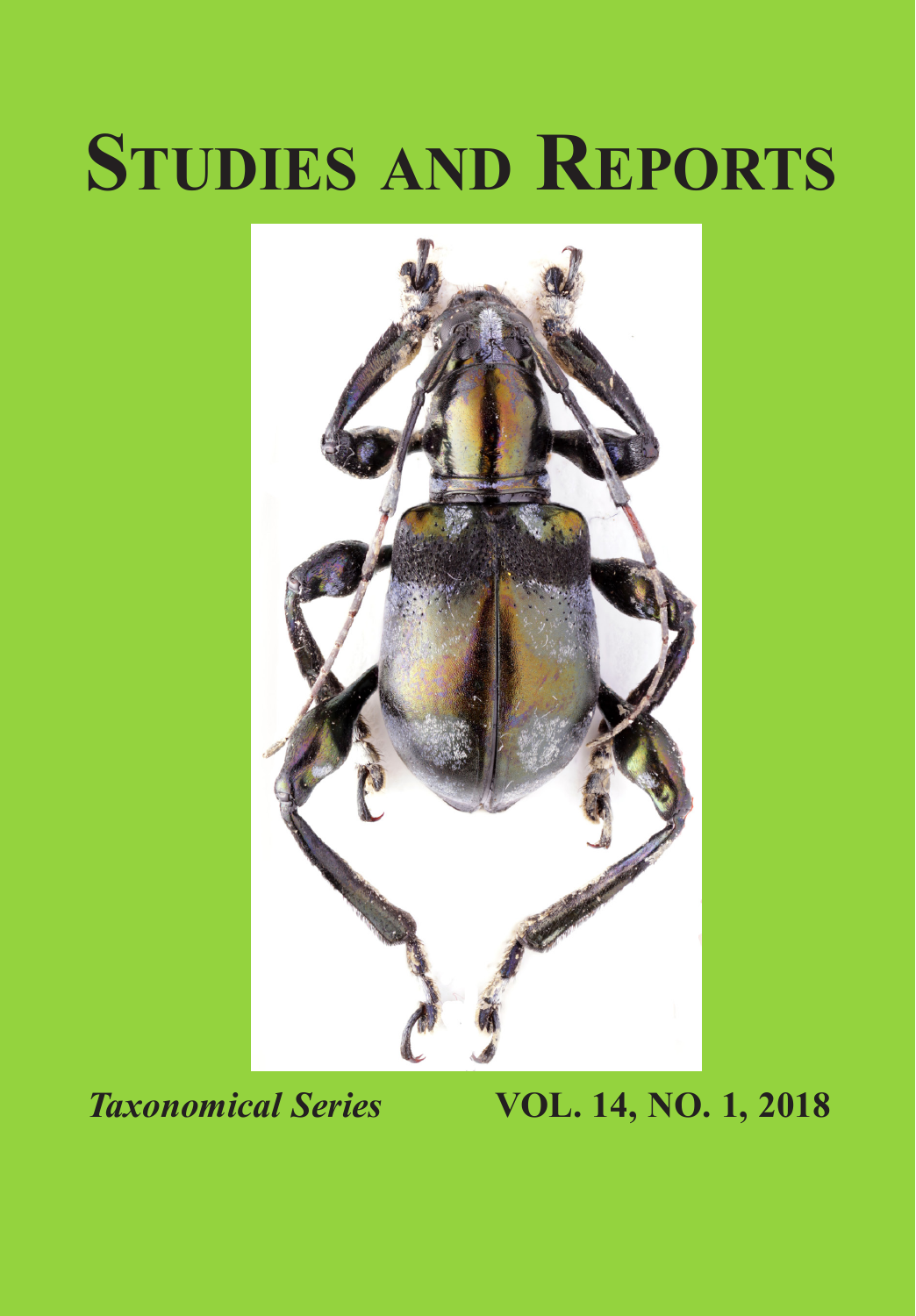### **STUDIES AND REPORTS***, Taxonomical Series* **VOL. 14, NO. 1, 2018**

A continuation of *Studies and Reports of District Museum Prague-East, Taxonomical Series* (2005-2009, ISSN 1803-1544), in time period of 2010-2012 as *Studies and Reports, Taxonomical Series* (ISSN 1803-1544), since 2013 as *Studies and Reports, Taxonomical Series* with ISSN 1805-5648. Since 2013 published biannually.

Taxonomical Series is an international, scientific reviewed journal. It publishes studies in systematic entomology (especially Coleoptera), catalogues, bibliographies, book reviews, etc.

| Editor-in-chief:         | Jan Farkač (Faculty of Forestry and Wood Sciences, Czech University of Life |
|--------------------------|-----------------------------------------------------------------------------|
|                          | Sciences Prague, Czech Republic)                                            |
| <b>Technical Editor:</b> | Jiří Háva (Faculty of Forestry and Wood Sciences, Czech University of Life  |
|                          | Sciences Prague, Czech Republic)                                            |
|                          | <b>English Language Editor:</b> Miloslav Rakovič (Prague, Czech Republic)   |
|                          |                                                                             |

| <b>Advisory Board</b> |                                                                                        |
|-----------------------|----------------------------------------------------------------------------------------|
| Aleš Bezděk           | Institute of Entomology, Academy of Sciences of the Czech Republic, České Budějovice,  |
|                       | Czech Republic                                                                         |
| Matthias Hartmann     | Naturkundesmuseum Erfurt, Germany                                                      |
| Kerry Knudsen         | Department of Botany & Plant Sciences, University of California in Riverside, U.S.A.   |
| Tomáš Lackner         | Faculty of Forestry and Wood Sciences, Czech University of Life Sciences Prague, Czech |
|                       | Republic                                                                               |
| Vladimír Novák        | Czech Entomological Society, Prague, Czech Republic                                    |
| Luboš Purchart        | Mendel University, Department of Forest Ecology, Brno, Czech Republic                  |
| Aleš Smetana          | Agriculture and Agri-Food Canada, Ottava, Canada                                       |
| Marek Turčáni         | Faculty of Forestry and Wood Sciences, Czech University of Life Sciences Prague, Czech |
|                       | Republic                                                                               |
| David W. Wrase        | Berlin, Germany                                                                        |
| Petr Zahradník        | Forestry and Game Management Research Institute, Prague, Czech Republic                |

#### **This publication is covered by Biosis Previews, Zoological Records, Entomological Abstracts, Biological Abstract, CAB Abstract, EBSCO.**

Cover design: Jakub Rolčík - CLARION Production Typeset by: Jakub Rolčík - CLARION Production

Publisher: Nakladatelství Jan Farkač, Czech Republic & Faculty of Forestry and Wood Sciences, Czech University of Life Sciences Prague, Czech Republic, http://www.fld.czu.cz/studiesandreports

**Editorial contact name:** Jiří Háva, e-mail: jh.dermestidae@volny.cz **Additional editorial contact name:** Vladimír Novák, e-mail: alleculinae.vn@centrum.cz

Published: 31.3.2018 Register: ISSN 1805-5648

Front species: *Doliops havai* Barševkis, sp. nov.